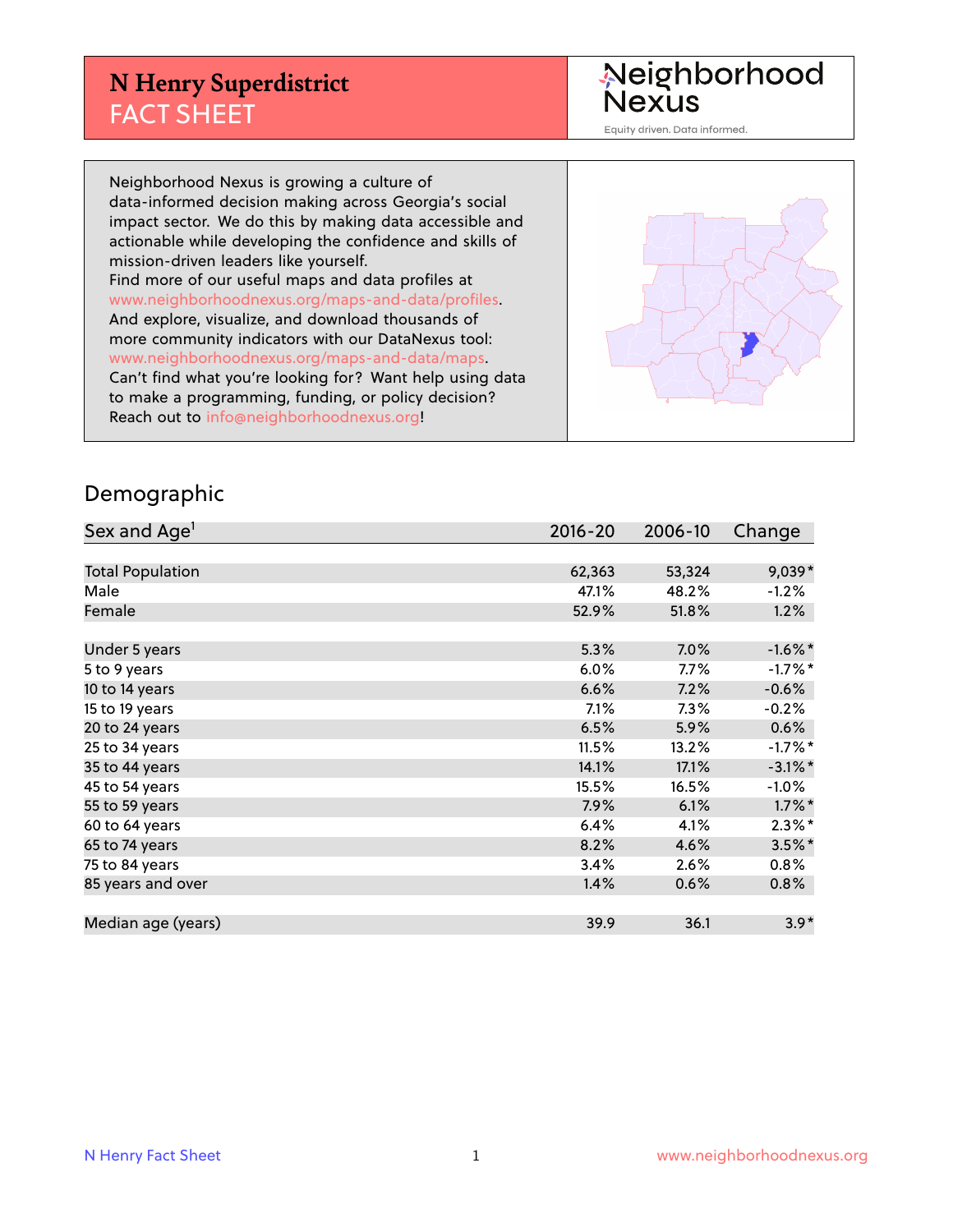# Demographic, continued...

| <b>Total population</b><br>62,363<br>53,324<br>$9,039*$<br>97.6%<br>98.1%<br>$-0.5%$<br>One race<br>White<br>32.2%<br>$-12.0\%$ *<br>44.2%<br><b>Black or African American</b><br>60.2%<br>46.6%<br>13.7%*<br>American Indian and Alaska Native<br>0.2%<br>0.1%<br>0.1%<br>4.3%<br>5.2%<br>$-0.9%$<br>Asian<br>$-0.1%$<br>Native Hawaiian and Other Pacific Islander<br>0.0%<br>0.1%<br>$-1.3\%$ *<br>0.7%<br>Some other race<br>2.0%<br>1.9%<br>0.5%<br>2.4%<br>Two or more races<br>Race alone or in combination with other race(s) <sup>3</sup><br>$2016 - 20$<br>2006-10<br>Change<br>53,324<br>$9,039*$<br>Total population<br>62,363<br>White<br>$-11.8\%$ *<br>34.0%<br>45.8%<br><b>Black or African American</b><br>14.2%*<br>61.5%<br>47.3%<br>American Indian and Alaska Native<br>$-0.4%$<br>0.6%<br>1.0%<br>4.8%<br>5.5%<br>$-0.7%$<br>Asian<br>Native Hawaiian and Other Pacific Islander<br>0.1%<br>0.2%<br>$-0.1%$<br>1.5%<br>2.2%<br>$-0.6%$<br>Some other race<br>Hispanic or Latino and Race <sup>4</sup><br>$2016 - 20$<br>2006-10<br>Change<br><b>Total population</b><br>9,039*<br>62,363<br>53,324<br>Hispanic or Latino (of any race)<br>7.5%<br>$2.1\%$ *<br>5.4%<br>Not Hispanic or Latino<br>92.5%<br>$-2.1\%$ *<br>94.6%<br>White alone<br>$-14.9%$ *<br>26.6%<br>41.4%<br>Black or African American alone<br>13.9%*<br>59.8%<br>45.9%<br>American Indian and Alaska Native alone<br>0.1%<br>0.2%<br>0.1%<br>4.2%<br>$-1.0%$<br>Asian alone<br>5.2%<br>Native Hawaiian and Other Pacific Islander alone<br>0.0%<br>0.0%<br>$-0.0%$ |
|---------------------------------------------------------------------------------------------------------------------------------------------------------------------------------------------------------------------------------------------------------------------------------------------------------------------------------------------------------------------------------------------------------------------------------------------------------------------------------------------------------------------------------------------------------------------------------------------------------------------------------------------------------------------------------------------------------------------------------------------------------------------------------------------------------------------------------------------------------------------------------------------------------------------------------------------------------------------------------------------------------------------------------------------------------------------------------------------------------------------------------------------------------------------------------------------------------------------------------------------------------------------------------------------------------------------------------------------------------------------------------------------------------------------------------------------------------------------------------------------------------------------------------------------------------------|
|                                                                                                                                                                                                                                                                                                                                                                                                                                                                                                                                                                                                                                                                                                                                                                                                                                                                                                                                                                                                                                                                                                                                                                                                                                                                                                                                                                                                                                                                                                                                                               |
|                                                                                                                                                                                                                                                                                                                                                                                                                                                                                                                                                                                                                                                                                                                                                                                                                                                                                                                                                                                                                                                                                                                                                                                                                                                                                                                                                                                                                                                                                                                                                               |
|                                                                                                                                                                                                                                                                                                                                                                                                                                                                                                                                                                                                                                                                                                                                                                                                                                                                                                                                                                                                                                                                                                                                                                                                                                                                                                                                                                                                                                                                                                                                                               |
|                                                                                                                                                                                                                                                                                                                                                                                                                                                                                                                                                                                                                                                                                                                                                                                                                                                                                                                                                                                                                                                                                                                                                                                                                                                                                                                                                                                                                                                                                                                                                               |
|                                                                                                                                                                                                                                                                                                                                                                                                                                                                                                                                                                                                                                                                                                                                                                                                                                                                                                                                                                                                                                                                                                                                                                                                                                                                                                                                                                                                                                                                                                                                                               |
|                                                                                                                                                                                                                                                                                                                                                                                                                                                                                                                                                                                                                                                                                                                                                                                                                                                                                                                                                                                                                                                                                                                                                                                                                                                                                                                                                                                                                                                                                                                                                               |
|                                                                                                                                                                                                                                                                                                                                                                                                                                                                                                                                                                                                                                                                                                                                                                                                                                                                                                                                                                                                                                                                                                                                                                                                                                                                                                                                                                                                                                                                                                                                                               |
|                                                                                                                                                                                                                                                                                                                                                                                                                                                                                                                                                                                                                                                                                                                                                                                                                                                                                                                                                                                                                                                                                                                                                                                                                                                                                                                                                                                                                                                                                                                                                               |
|                                                                                                                                                                                                                                                                                                                                                                                                                                                                                                                                                                                                                                                                                                                                                                                                                                                                                                                                                                                                                                                                                                                                                                                                                                                                                                                                                                                                                                                                                                                                                               |
|                                                                                                                                                                                                                                                                                                                                                                                                                                                                                                                                                                                                                                                                                                                                                                                                                                                                                                                                                                                                                                                                                                                                                                                                                                                                                                                                                                                                                                                                                                                                                               |
|                                                                                                                                                                                                                                                                                                                                                                                                                                                                                                                                                                                                                                                                                                                                                                                                                                                                                                                                                                                                                                                                                                                                                                                                                                                                                                                                                                                                                                                                                                                                                               |
|                                                                                                                                                                                                                                                                                                                                                                                                                                                                                                                                                                                                                                                                                                                                                                                                                                                                                                                                                                                                                                                                                                                                                                                                                                                                                                                                                                                                                                                                                                                                                               |
|                                                                                                                                                                                                                                                                                                                                                                                                                                                                                                                                                                                                                                                                                                                                                                                                                                                                                                                                                                                                                                                                                                                                                                                                                                                                                                                                                                                                                                                                                                                                                               |
|                                                                                                                                                                                                                                                                                                                                                                                                                                                                                                                                                                                                                                                                                                                                                                                                                                                                                                                                                                                                                                                                                                                                                                                                                                                                                                                                                                                                                                                                                                                                                               |
|                                                                                                                                                                                                                                                                                                                                                                                                                                                                                                                                                                                                                                                                                                                                                                                                                                                                                                                                                                                                                                                                                                                                                                                                                                                                                                                                                                                                                                                                                                                                                               |
|                                                                                                                                                                                                                                                                                                                                                                                                                                                                                                                                                                                                                                                                                                                                                                                                                                                                                                                                                                                                                                                                                                                                                                                                                                                                                                                                                                                                                                                                                                                                                               |
|                                                                                                                                                                                                                                                                                                                                                                                                                                                                                                                                                                                                                                                                                                                                                                                                                                                                                                                                                                                                                                                                                                                                                                                                                                                                                                                                                                                                                                                                                                                                                               |
|                                                                                                                                                                                                                                                                                                                                                                                                                                                                                                                                                                                                                                                                                                                                                                                                                                                                                                                                                                                                                                                                                                                                                                                                                                                                                                                                                                                                                                                                                                                                                               |
|                                                                                                                                                                                                                                                                                                                                                                                                                                                                                                                                                                                                                                                                                                                                                                                                                                                                                                                                                                                                                                                                                                                                                                                                                                                                                                                                                                                                                                                                                                                                                               |
|                                                                                                                                                                                                                                                                                                                                                                                                                                                                                                                                                                                                                                                                                                                                                                                                                                                                                                                                                                                                                                                                                                                                                                                                                                                                                                                                                                                                                                                                                                                                                               |
|                                                                                                                                                                                                                                                                                                                                                                                                                                                                                                                                                                                                                                                                                                                                                                                                                                                                                                                                                                                                                                                                                                                                                                                                                                                                                                                                                                                                                                                                                                                                                               |
|                                                                                                                                                                                                                                                                                                                                                                                                                                                                                                                                                                                                                                                                                                                                                                                                                                                                                                                                                                                                                                                                                                                                                                                                                                                                                                                                                                                                                                                                                                                                                               |
|                                                                                                                                                                                                                                                                                                                                                                                                                                                                                                                                                                                                                                                                                                                                                                                                                                                                                                                                                                                                                                                                                                                                                                                                                                                                                                                                                                                                                                                                                                                                                               |
|                                                                                                                                                                                                                                                                                                                                                                                                                                                                                                                                                                                                                                                                                                                                                                                                                                                                                                                                                                                                                                                                                                                                                                                                                                                                                                                                                                                                                                                                                                                                                               |
|                                                                                                                                                                                                                                                                                                                                                                                                                                                                                                                                                                                                                                                                                                                                                                                                                                                                                                                                                                                                                                                                                                                                                                                                                                                                                                                                                                                                                                                                                                                                                               |
|                                                                                                                                                                                                                                                                                                                                                                                                                                                                                                                                                                                                                                                                                                                                                                                                                                                                                                                                                                                                                                                                                                                                                                                                                                                                                                                                                                                                                                                                                                                                                               |
|                                                                                                                                                                                                                                                                                                                                                                                                                                                                                                                                                                                                                                                                                                                                                                                                                                                                                                                                                                                                                                                                                                                                                                                                                                                                                                                                                                                                                                                                                                                                                               |
|                                                                                                                                                                                                                                                                                                                                                                                                                                                                                                                                                                                                                                                                                                                                                                                                                                                                                                                                                                                                                                                                                                                                                                                                                                                                                                                                                                                                                                                                                                                                                               |
| $-0.1%$<br>Some other race alone<br>0.2%<br>0.3%                                                                                                                                                                                                                                                                                                                                                                                                                                                                                                                                                                                                                                                                                                                                                                                                                                                                                                                                                                                                                                                                                                                                                                                                                                                                                                                                                                                                                                                                                                              |
| 1.6%<br>1.6%<br>$-0.1%$<br>Two or more races                                                                                                                                                                                                                                                                                                                                                                                                                                                                                                                                                                                                                                                                                                                                                                                                                                                                                                                                                                                                                                                                                                                                                                                                                                                                                                                                                                                                                                                                                                                  |
| U.S. Citizenship Status <sup>5</sup><br>$2016 - 20$<br>2006-10<br>Change                                                                                                                                                                                                                                                                                                                                                                                                                                                                                                                                                                                                                                                                                                                                                                                                                                                                                                                                                                                                                                                                                                                                                                                                                                                                                                                                                                                                                                                                                      |
|                                                                                                                                                                                                                                                                                                                                                                                                                                                                                                                                                                                                                                                                                                                                                                                                                                                                                                                                                                                                                                                                                                                                                                                                                                                                                                                                                                                                                                                                                                                                                               |
| Foreign-born population<br>5,686<br>5,790<br>$-104$                                                                                                                                                                                                                                                                                                                                                                                                                                                                                                                                                                                                                                                                                                                                                                                                                                                                                                                                                                                                                                                                                                                                                                                                                                                                                                                                                                                                                                                                                                           |
| Naturalized U.S. citizen<br>$8.0\%$ *<br>58.1%<br>50.1%                                                                                                                                                                                                                                                                                                                                                                                                                                                                                                                                                                                                                                                                                                                                                                                                                                                                                                                                                                                                                                                                                                                                                                                                                                                                                                                                                                                                                                                                                                       |
| Not a U.S. citizen<br>41.9%<br>49.9%<br>$-8.0%$                                                                                                                                                                                                                                                                                                                                                                                                                                                                                                                                                                                                                                                                                                                                                                                                                                                                                                                                                                                                                                                                                                                                                                                                                                                                                                                                                                                                                                                                                                               |
| Citizen, Voting Age Population <sup>6</sup><br>$2016 - 20$<br>2006-10<br>Change                                                                                                                                                                                                                                                                                                                                                                                                                                                                                                                                                                                                                                                                                                                                                                                                                                                                                                                                                                                                                                                                                                                                                                                                                                                                                                                                                                                                                                                                               |
| Citizen, 18 and over population<br>46,235<br>$9,714*$<br>36,521                                                                                                                                                                                                                                                                                                                                                                                                                                                                                                                                                                                                                                                                                                                                                                                                                                                                                                                                                                                                                                                                                                                                                                                                                                                                                                                                                                                                                                                                                               |
| Male<br>44.9%<br>47.0%<br>$-2.1%$                                                                                                                                                                                                                                                                                                                                                                                                                                                                                                                                                                                                                                                                                                                                                                                                                                                                                                                                                                                                                                                                                                                                                                                                                                                                                                                                                                                                                                                                                                                             |
| Female<br>55.1%<br>53.0%<br>$2.1\%$ *                                                                                                                                                                                                                                                                                                                                                                                                                                                                                                                                                                                                                                                                                                                                                                                                                                                                                                                                                                                                                                                                                                                                                                                                                                                                                                                                                                                                                                                                                                                         |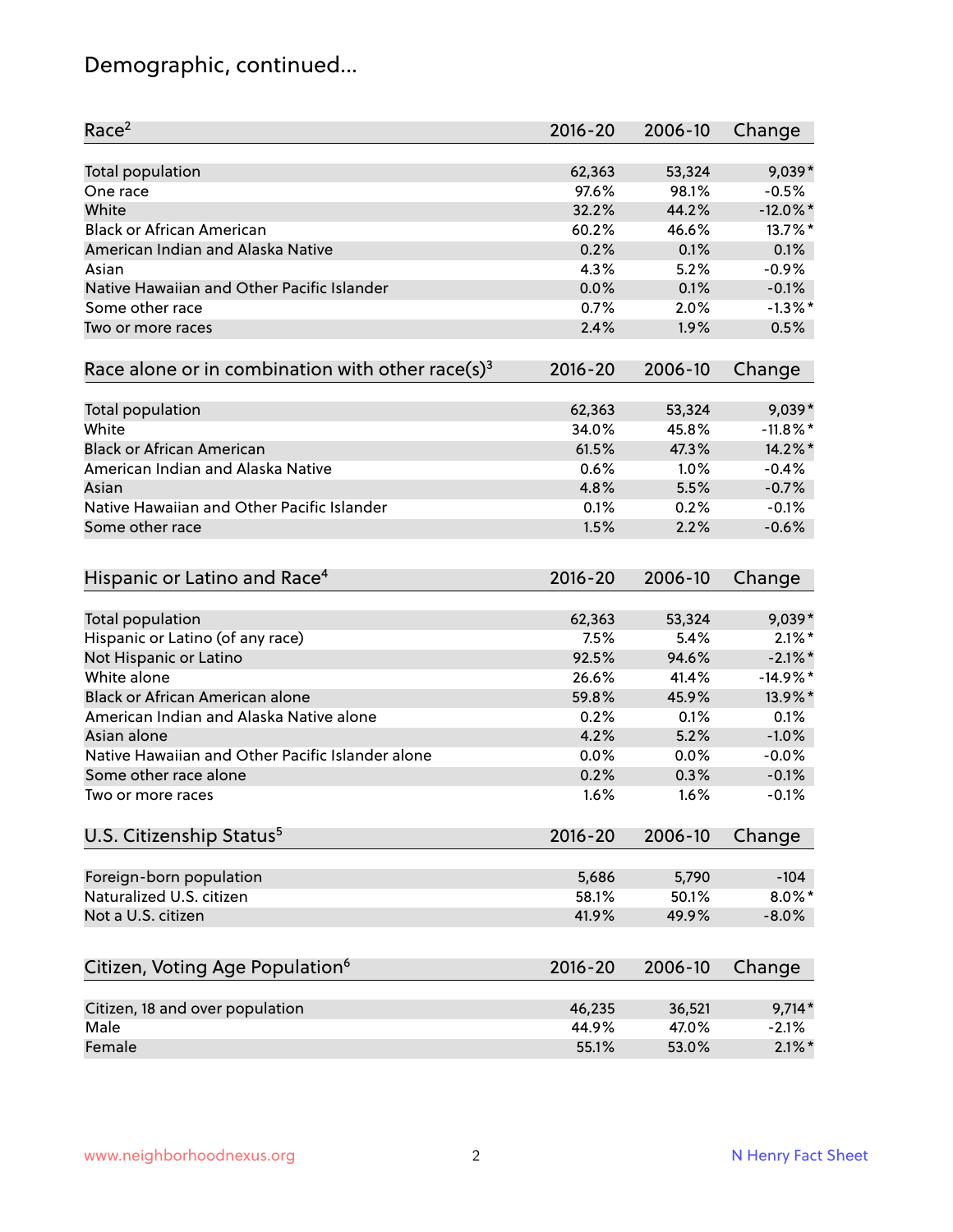#### Economic

| Income <sup>7</sup>                                 | $2016 - 20$ | 2006-10 | Change     |
|-----------------------------------------------------|-------------|---------|------------|
|                                                     |             |         |            |
| All households                                      | 23,836      | 19,513  | $4,323*$   |
| Less than \$10,000                                  | 3.4%        | 4.5%    | $-1.2%$    |
| \$10,000 to \$14,999                                | 1.9%        | 2.9%    | $-1.0%$    |
| \$15,000 to \$24,999                                | 6.8%        | 7.2%    | $-0.4%$    |
| \$25,000 to \$34,999                                | 10.9%       | 9.8%    | 1.1%       |
| \$35,000 to \$49,999                                | 18.6%       | 15.8%   | 2.8%       |
| \$50,000 to \$74,999                                | 20.6%       | 25.6%   | $-5.0\%$ * |
| \$75,000 to \$99,999                                | 15.8%       | 15.3%   | 0.5%       |
| \$100,000 to \$149,999                              | 14.4%       | 14.9%   | $-0.5%$    |
| \$150,000 to \$199,999                              | 4.5%        | 2.9%    | $1.6\%$ *  |
| \$200,000 or more                                   | 3.1%        | 1.2%    | $1.9\%$ *  |
| Median household income (dollars)                   | 60,118      | 58,947  | 1,171      |
| Mean household income (dollars)                     | 72,965      | 66,620  | $6,346*$   |
| With earnings                                       | 82.8%       | 88.1%   | $-5.3\%$ * |
| Mean earnings (dollars)                             | 70,710      | 65,317  | 5,393*     |
| <b>With Social Security</b>                         | 28.8%       | 18.2%   | 10.6%*     |
| Mean Social Security income (dollars)               | 19,789      | 15,184  | 4,605*     |
| With retirement income                              | 24.1%       | 16.3%   | $7.8\%$ *  |
| Mean retirement income (dollars)                    | 23,759      | 22,953  | 805        |
| With Supplemental Security Income                   | 4.9%        | 2.6%    | $2.2\%$ *  |
| Mean Supplemental Security Income (dollars)         | 4,602       | 7,465   | $-2,863$   |
| With cash public assistance income                  | 1.9%        | 0.9%    | 0.9%       |
| Mean cash public assistance income (dollars)        | 250         | 3,548   | $-3,298$   |
| With Food Stamp/SNAP benefits in the past 12 months | 9.0%        | 7.5%    | 1.5%       |
|                                                     |             |         |            |
| Families                                            | 16,718      | 14,019  | $2,699*$   |
| Less than \$10,000                                  | 2.0%        | 2.4%    | $-0.4%$    |
| \$10,000 to \$14,999                                | 0.7%        | 1.5%    | $-0.8%$    |
| \$15,000 to \$24,999                                | 4.7%        | 7.0%    | $-2.3%$    |
| \$25,000 to \$34,999                                | 9.5%        | 8.3%    | 1.2%       |
| \$35,000 to \$49,999                                | 16.2%       | 14.4%   | 1.7%       |
| \$50,000 to \$74,999                                | 21.5%       | 25.2%   | $-3.6%$    |
| \$75,000 to \$99,999                                | 17.5%       | 18.0%   | $-0.5%$    |
| \$100,000 to \$149,999                              | 18.2%       | 18.6%   | $-0.3%$    |
| \$150,000 to \$199,999                              | 5.2%        | 3.3%    | $1.9\%$ *  |
| \$200,000 or more                                   | 4.4%        | 1.3%    | $3.1\%$ *  |
| Median family income (dollars)                      | 69,756      | 66,182  | $3,574*$   |
| Mean family income (dollars)                        | 82,370      | 72,925  | 9,444*     |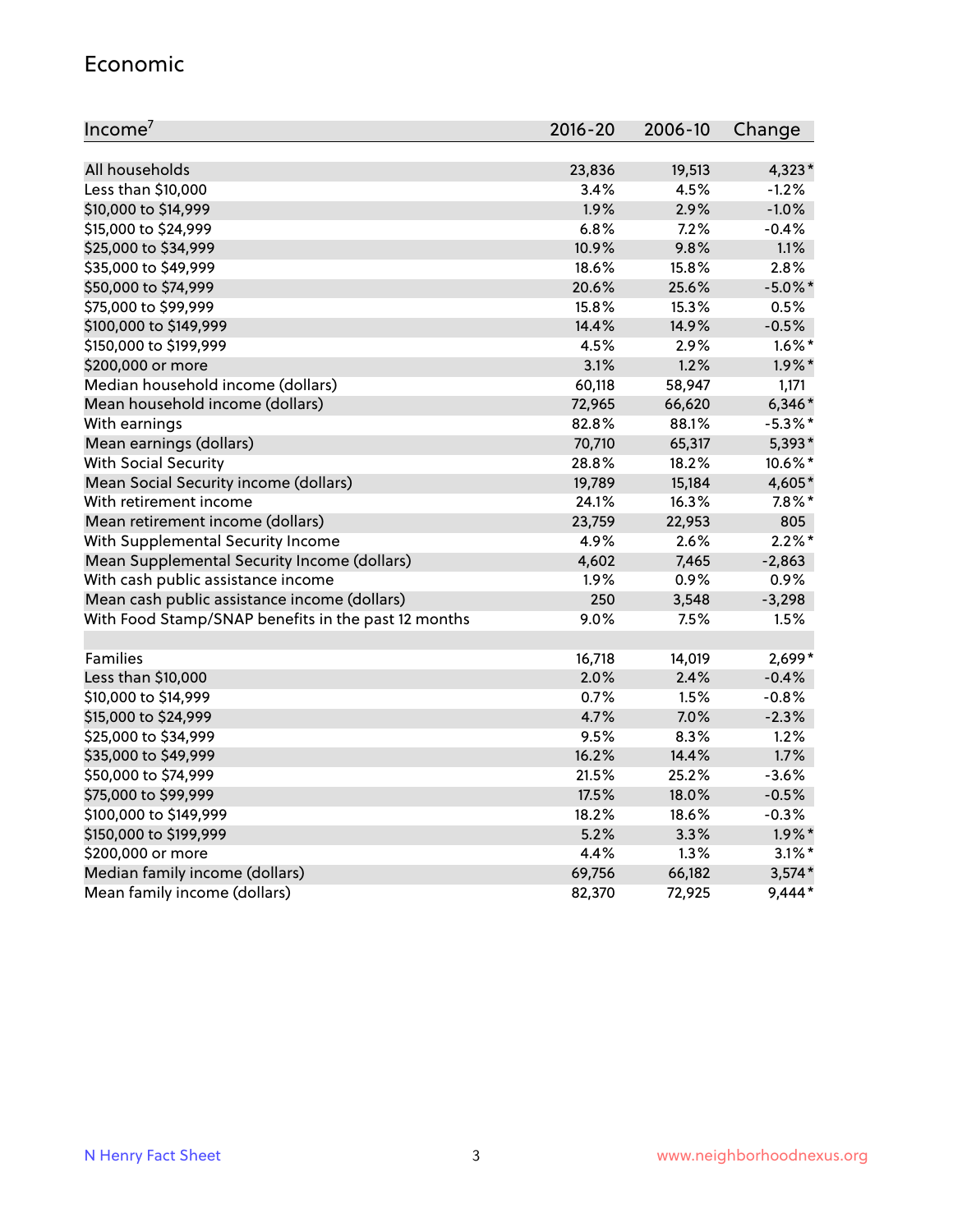#### Economic, continued...

| Income, continued <sup>8</sup>                                        | $2016 - 20$ | 2006-10 | Change    |
|-----------------------------------------------------------------------|-------------|---------|-----------|
|                                                                       |             |         |           |
| Nonfamily households                                                  | 7,118       | 5,494   | $1,624*$  |
| Median nonfamily income (dollars)                                     | 43,591      | 39,562  | 4,029*    |
| Mean nonfamily income (dollars)                                       | 44,371      | 45,858  | $-1,487$  |
| Median earnings for workers (dollars)                                 | 35,617      | 34,173  | $1,444*$  |
| Median earnings for male full-time, year-round workers<br>(dollars)   | 45,797      | 44,840  | 957       |
| Median earnings for female full-time, year-round workers<br>(dollars) | 43,026      | 39,262  | $3,765*$  |
| Per capita income (dollars)                                           | 28,923      | 24,943  | 3,979*    |
| Families and People Below Poverty Level <sup>9</sup>                  | 2016-20     | 2006-10 | Change    |
|                                                                       |             |         |           |
| All families                                                          | 7.4%        | 6.0%    | 1.4%      |
| With related children under 18 years                                  | 13.2%       | 8.3%    | 5.0%      |
| With related children under 5 years only                              | 4.2%        | 4.8%    | $-0.6%$   |
| Married couple families                                               | 4.9%        | 3.2%    | $1.7\%$ * |
| With related children under 18 years                                  | 9.1%        | 4.4%    | 4.6%      |
| With related children under 5 years only                              | 6.7%        | 3.4%    | 3.3%      |
| Families with female householder, no husband present                  | 13.4%       | 14.9%   | $-1.5%$   |
| With related children under 18 years                                  | 17.7%       | 16.1%   | 1.5%      |
| With related children under 5 years only                              | 2.7%        | 15.3%   | $-12.7%$  |
|                                                                       |             |         | $2.1\%$ * |
| All people                                                            | 10.2%       | 8.0%    |           |
| Under 18 years                                                        | 18.5%       | 11.6%   | 7.0%      |
| Related children under 18 years                                       | 17.9%       | 11.2%   | $6.8\%$ * |
| Related children under 5 years                                        | 15.6%       | 12.4%   | 3.1%      |
| Related children 5 to 17 years                                        | 18.7%       | 10.7%   | 8.0%      |
| 18 years and over                                                     | 7.8%        | 6.8%    | 1.0%      |
| 18 to 64 years                                                        | 7.7%        | 7.1%    | 0.5%      |
| 65 years and over                                                     | 8.1%        | 3.7%    | 4.5%      |
| People in families                                                    | 8.8%        | 6.9%    | 1.9%      |
| Unrelated individuals 15 years and over                               | 17.5%       | 14.9%   | 2.6%      |
|                                                                       |             |         |           |
| Non-Hispanic white people                                             | 7.5%        | 6.4%    | 1.1%      |
| Black or African-American people                                      | 9.5%        | 8.8%    | 0.7%      |
| Asian people                                                          | 26.1%       | 2.1%    | 24.0%*    |
| Hispanic or Latino people                                             | 14.7%       | 17.1%   | $-2.4%$   |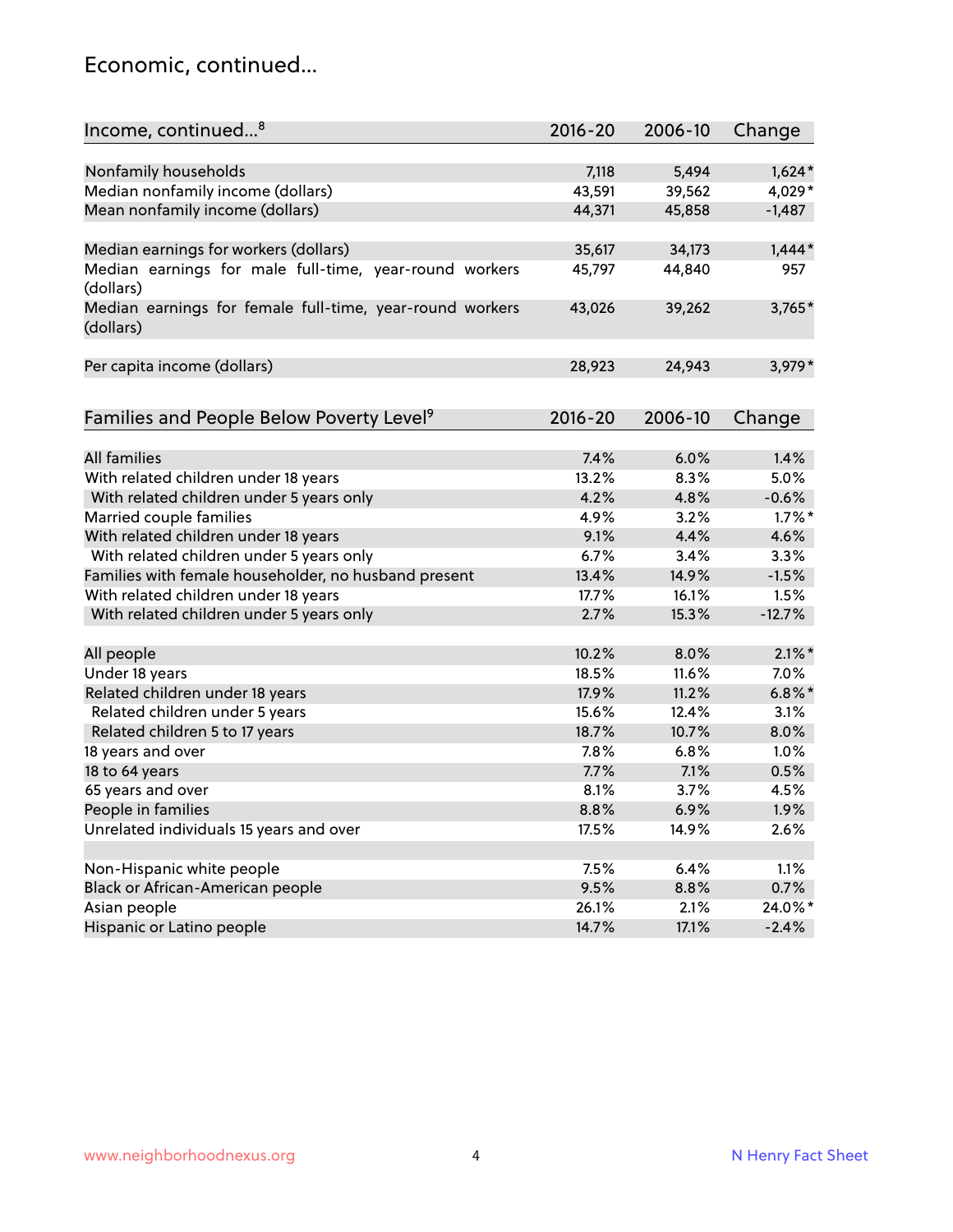## Employment

| Employment Status <sup>10</sup>                                             | $2016 - 20$ | 2006-10 | Change     |
|-----------------------------------------------------------------------------|-------------|---------|------------|
|                                                                             |             |         |            |
| Population 16 years and over                                                | 50,179      | 40,718  | $9,461*$   |
| In labor force                                                              | 67.6%       | 71.4%   | $-3.8\%$ * |
| Civilian labor force                                                        | 67.5%       | 70.8%   | $-3.3%$    |
| Employed                                                                    | 64.1%       | 64.5%   | $-0.4%$    |
| Unemployed                                                                  | 3.4%        | 6.3%    | $-2.9%$    |
| <b>Armed Forces</b>                                                         | 0.1%        | 0.6%    | $-0.5%$    |
| Not in labor force                                                          | 32.4%       | 28.6%   | 3.8%       |
|                                                                             |             |         |            |
| Civilian labor force                                                        | 33,881      | 28,845  | $5,036*$   |
| <b>Unemployment Rate</b>                                                    | 5.1%        | 8.9%    | $-3.8%$    |
| Females 16 years and over                                                   | 27,243      | 21,497  | 5,746*     |
| In labor force                                                              | 65.5%       | 65.9%   | $-0.4%$    |
| Civilian labor force                                                        | 65.5%       | 65.6%   | $-0.1%$    |
| Employed                                                                    | 62.3%       | 59.3%   | 3.0%       |
|                                                                             |             |         |            |
| Own children of the householder under 6 years                               | 3,563       | 4,474   | $-911*$    |
| All parents in family in labor force                                        | 69.9%       | 69.7%   | 0.2%       |
|                                                                             |             |         |            |
| Own children of the householder 6 to 17 years                               | 9,772       | 9,060   | 712        |
| All parents in family in labor force                                        | 87.1%       | 81.2%   | 5.9%       |
|                                                                             |             |         |            |
| Industry <sup>11</sup>                                                      | 2016-20     | 2006-10 | Change     |
|                                                                             |             |         |            |
| Civilian employed population 16 years and over                              | 32,151      | 26,265  | 5,886*     |
| Agriculture, forestry, fishing and hunting, and mining                      | 0.0%        | 0.1%    | $-0.1%$    |
| Construction                                                                | 5.4%        | 7.4%    | $-2.0%$    |
| Manufacturing                                                               | 6.3%        | 6.9%    | $-0.5%$    |
| Wholesale trade                                                             | 2.0%        | 4.0%    | $-1.9%$ *  |
| Retail trade                                                                | 11.1%       | 11.9%   | $-0.7%$    |
| Transportation and warehousing, and utilities                               | 14.6%       | 12.1%   | $2.5\%$ *  |
| Information                                                                 | 2.6%        | 3.1%    | $-0.5%$    |
| Finance and insurance, and real estate and rental and leasing               | 6.5%        | 6.5%    | $0.0\%$    |
| Professional, scientific, and management, and administrative                | 10.3%       | 8.9%    | 1.4%       |
| and waste management services                                               |             |         |            |
| Educational services, and health care and social assistance                 | 20.8%       | 20.4%   | 0.4%       |
| Arts, entertainment, and recreation, and accommodation and<br>food services | 8.0%        | 6.0%    | $1.9\%$ *  |
| Other services, except public administration                                | 4.8%        | 5.2%    | $-0.4%$    |
| Public administration                                                       | 7.5%        | 7.6%    | $-0.1%$    |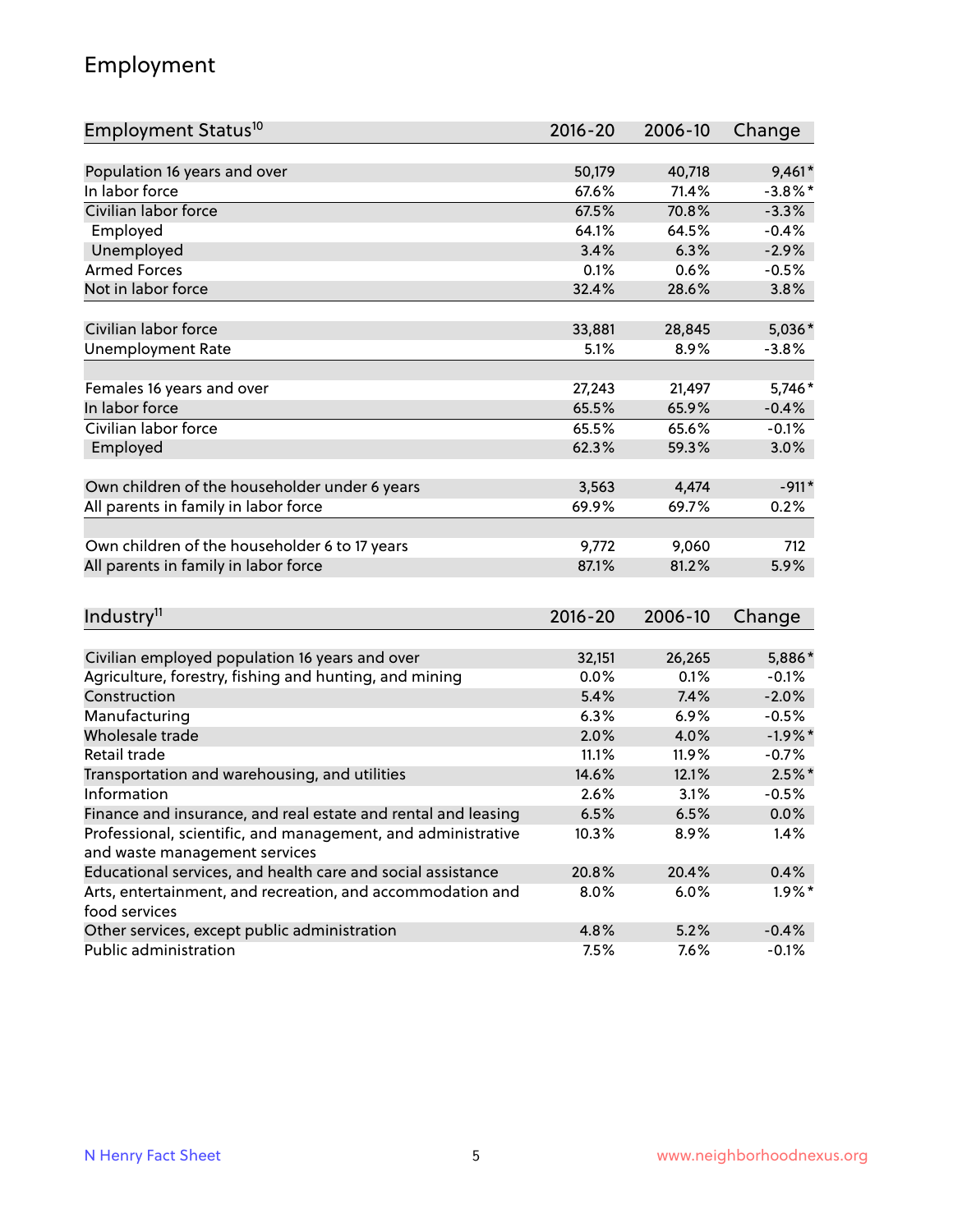# Employment, continued...

| Occupation <sup>12</sup>                                     | $2016 - 20$ | 2006-10 | Change  |
|--------------------------------------------------------------|-------------|---------|---------|
| Civilian employed population 16 years and over               | 32,151      | 26,265  | 5,886*  |
| Management, business, science, and arts occupations          | 30.1%       | 31.6%   | $-1.5%$ |
| Service occupations                                          | 16.0%       | 15.3%   | 0.6%    |
| Sales and office occupations                                 | 26.8%       | 29.4%   | $-2.6%$ |
| Natural<br>and<br>resources,<br>construction,<br>maintenance | 9.5%        | 10.0%   | $-0.5%$ |
| occupations                                                  |             |         |         |
| Production, transportation, and material moving occupations  | 17.6%       | 13.6%   | 4.0%*   |
| Class of Worker <sup>13</sup>                                | $2016 - 20$ | 2006-10 | Change  |
|                                                              |             |         |         |
| Civilian employed population 16 years and over               | 32,151      | 26,265  | 5,886*  |
| Private wage and salary workers                              | 78.1%       | 76.4%   | 1.7%    |
| Government workers                                           | 16.9%       | 19.1%   | $-2.1%$ |
| Self-employed in own not incorporated business workers       | 4.2%        | 4.2%    | $-0.0%$ |
| Unpaid family workers                                        | 0.8%        | 0.3%    | 0.5%    |
| Job Flows <sup>14</sup>                                      | 2019        | 2010    | Change  |
|                                                              |             |         |         |
| Total Jobs in district                                       | 18,231      | 13,895  | 4,336   |
| Held by residents of district                                | 9.6%        | 11.5%   | $-1.8%$ |
| Held by non-residents of district                            | 90.4%       | 88.5%   | 1.8%    |
| Jobs by Industry Sector <sup>15</sup>                        | 2019        | 2010    | Change  |
| Total Jobs in district                                       | 18,231      |         | 4,336   |
|                                                              |             | 13,895  |         |
| Goods Producing sectors                                      | 5.1%        | 5.3%    | $-0.2%$ |
| Trade, Transportation, and Utilities sectors                 | 22.9%       | 20.9%   | 2.0%    |
| All Other Services sectors                                   | 72.1%       | 73.8%   | $-1.7%$ |
| Total Jobs in district held by district residents            | 1,751       | 1,591   | 160     |
| <b>Goods Producing sectors</b>                               | 5.7%        | 6.2%    | $-0.5%$ |
| Trade, Transportation, and Utilities sectors                 | 17.0%       | 11.8%   | 5.3%    |
| All Other Services sectors                                   | 77.3%       | 82.1%   | $-4.8%$ |
|                                                              |             |         |         |
| Jobs by Earnings <sup>16</sup>                               | 2019        | 2010    | Change  |
|                                                              |             |         |         |
| Total Jobs in district                                       | 18,231      | 13,895  | 4,336   |
| Jobs with earnings \$1250/month or less                      | 28.2%       | 31.6%   | $-3.4%$ |
| Jobs with earnings \$1251/month to \$3333/month              | 36.7%       | 40.4%   | $-3.8%$ |
| Jobs with earnings greater than \$3333/month                 | 35.1%       | 28.0%   | 7.1%    |
| Total Jobs in district held by district residents            | 1,751       | 1,591   | 160     |
| Jobs with earnings \$1250/month or less                      | 30.9%       | 38.0%   | $-7.1%$ |
| Jobs with earnings \$1251/month to \$3333/month              | 40.0%       | 39.4%   | 0.6%    |
| Jobs with earnings greater than \$3333/month                 | 29.1%       | 22.6%   | 6.4%    |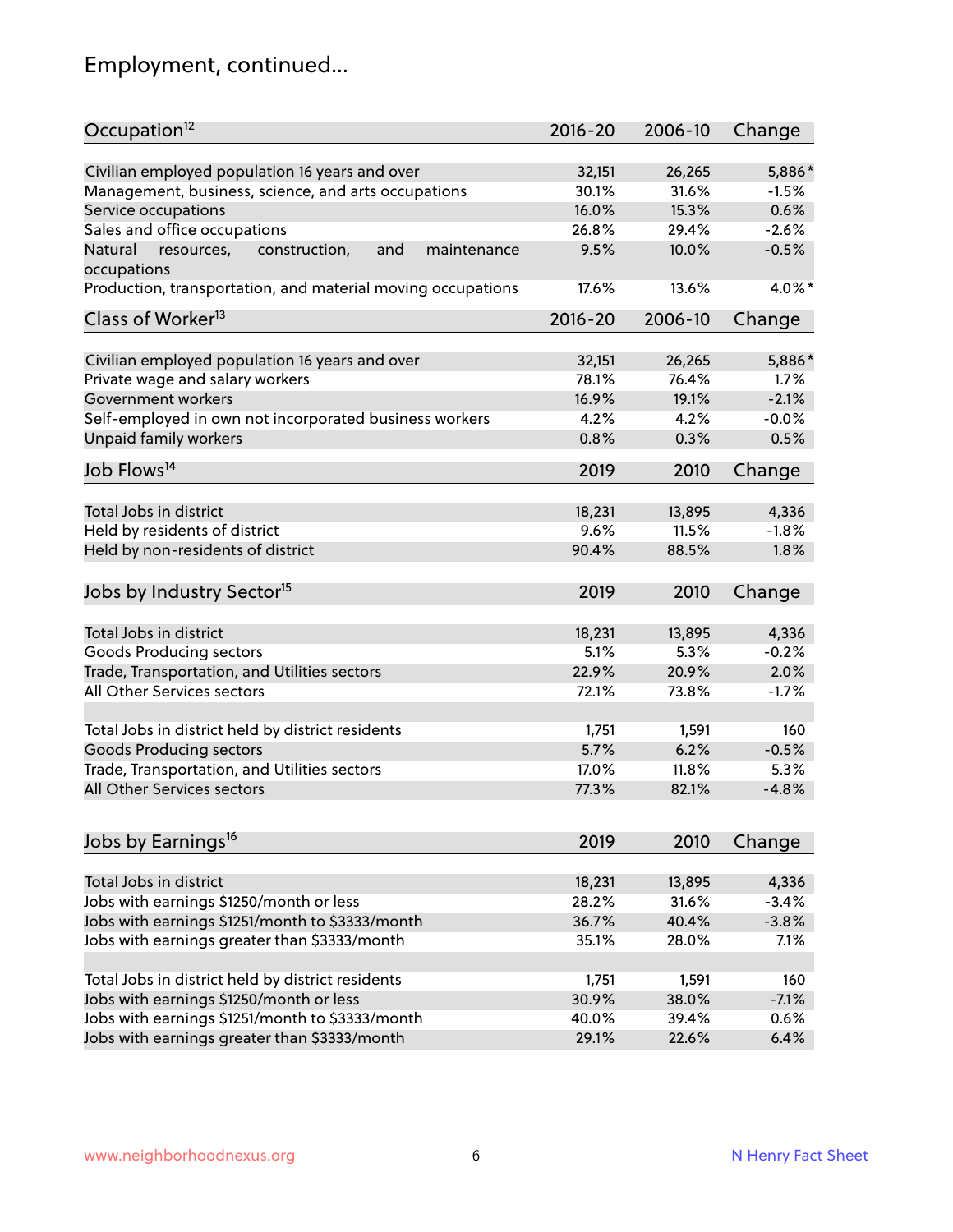# Employment, continued...

| 2019   | 2010   | Change   |
|--------|--------|----------|
|        |        |          |
| 18,231 | 13,895 | 4,336    |
| 25.2%  | 25.2%  | 0.0%     |
| 54.7%  | 59.9%  | $-5.2%$  |
| 20.1%  | 14.9%  | 5.2%     |
|        |        |          |
| 1.751  | 1.591  | 160      |
| 27.6%  | 24.3%  | 3.3%     |
| 49.1%  | 60.1%  | $-11.0%$ |
| 23.3%  | 15.6%  | 7.7%     |
|        |        |          |

#### Education

| School Enrollment <sup>18</sup>                | $2016 - 20$ | 2006-10 | Change     |
|------------------------------------------------|-------------|---------|------------|
|                                                |             |         |            |
| Population 3 years and over enrolled in school | 14,562      | 15,666  | $-1,104$   |
| Nursery school, preschool                      | 4.0%        | 7.2%    | $-3.2\%$ * |
| Kindergarten                                   | 3.6%        | 5.7%    | $-2.1\%$ * |
| Elementary school (grades 1-8)                 | 44.9%       | 40.3%   | 4.6%*      |
| High school (grades 9-12)                      | 28.4%       | 23.6%   | $4.8\%$ *  |
| College or graduate school                     | 19.1%       | 23.3%   | $-4.2\%$ * |
| Educational Attainment <sup>19</sup>           | $2016 - 20$ | 2006-10 | Change     |
|                                                |             |         |            |
| Population 25 years and over                   | 42,632      | 34,628  | 8,004*     |
| Less than 9th grade                            | 3.6%        | 3.6%    | $-0.0\%$   |
| 9th to 12th grade, no diploma                  | 6.1%        | 8.8%    | $-2.7%$ *  |
| High school graduate (includes equivalency)    | 31.6%       | 29.2%   | 2.5%       |
| Some college, no degree                        | 23.3%       | 24.5%   | $-1.2%$    |
| Associate's degree                             | 9.5%        | 8.5%    | 0.9%       |
| Bachelor's degree                              | 16.5%       | 17.6%   | $-1.0%$    |
| Graduate or professional degree                | 9.3%        | 7.8%    | 1.6%       |
|                                                |             |         |            |
| Percent high school graduate or higher         | 90.3%       | 87.6%   | 2.7%       |
| Percent bachelor's degree or higher            | 25.9%       | 25.3%   | 0.5%       |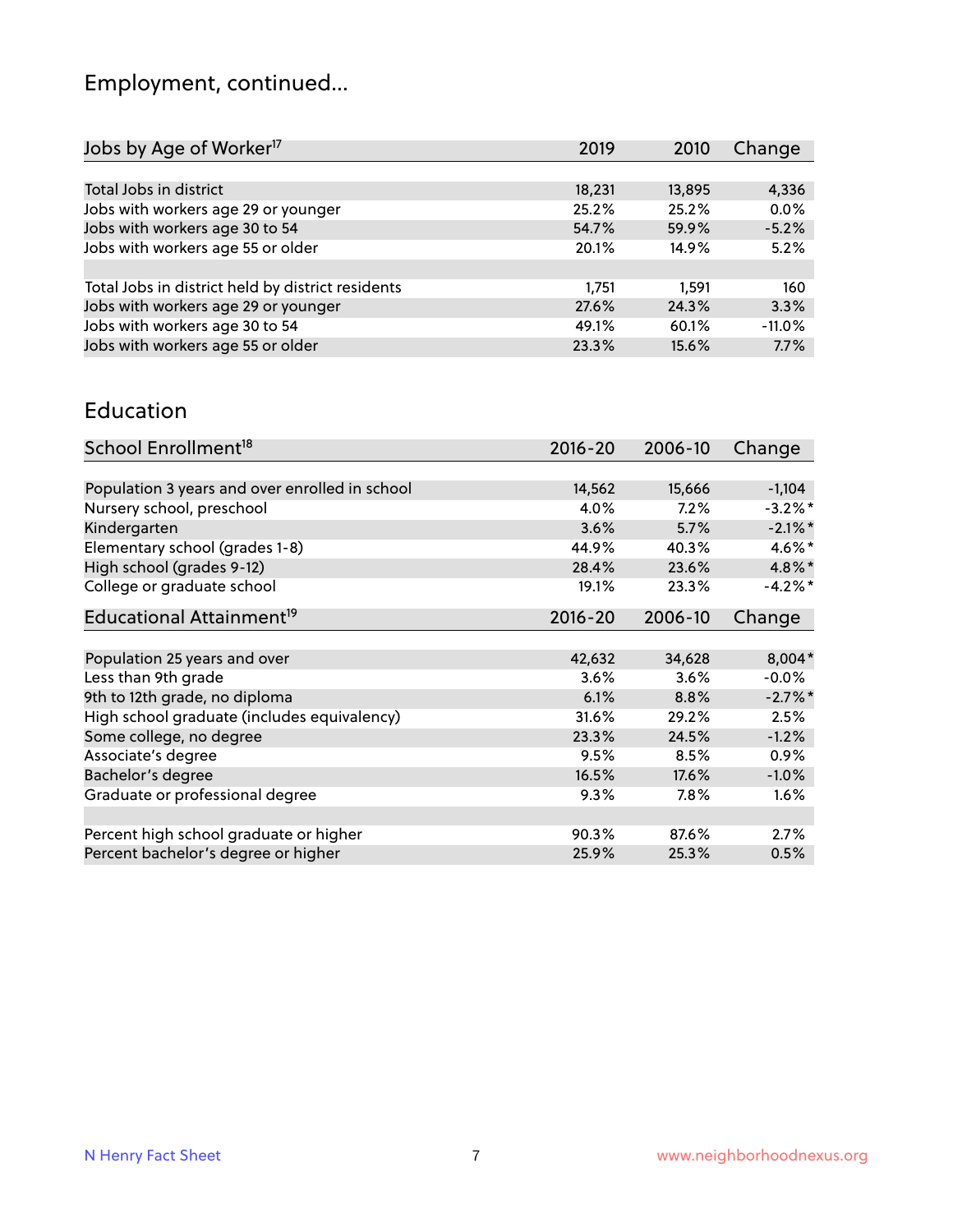## Housing

| Households by Type <sup>20</sup>                     | 2016-20     | 2006-10 | Change     |
|------------------------------------------------------|-------------|---------|------------|
|                                                      |             |         |            |
| <b>Total households</b>                              | 23,836      | 19,513  | $4,323*$   |
| Family households (families)                         | 70.1%       | 71.8%   | $-1.7%$    |
| With own children under 18 years                     | 28.4%       | 36.0%   | $-7.6%$ *  |
| Married-couple family                                | 45.3%       | 51.4%   | $-6.0\%$ * |
| With own children of the householder under 18 years  | 14.7%       | 23.1%   | $-8.4\%$ * |
| Male householder, no wife present, family            | 5.0%        | 6.3%    | $-1.3%$    |
| With own children of the householder under 18 years  | 1.4%        | 4.2%    | $-2.9%$ *  |
| Female householder, no husband present, family       | 19.8%       | 14.1%   | $5.6\%$ *  |
| With own children of the householder under 18 years  | 12.3%       | 8.6%    | $3.7\%$ *  |
| Nonfamily households                                 | 29.9%       | 28.2%   | $1.7\%$    |
| Householder living alone                             | 26.0%       | 25.1%   | 0.9%       |
| 65 years and over                                    | 9.0%        | 4.3%    | 4.8%*      |
|                                                      |             |         |            |
| Households with one or more people under 18 years    | 32.1%       | 40.0%   | $-7.8\%$ * |
| Households with one or more people 65 years and over | 26.1%       | 15.4%   | 10.6%*     |
| Average household size                               | 2.61        | 2.73    | $-0.12*$   |
| Average family size                                  | 3.14        | 3.25    | $-0.11$    |
|                                                      |             |         |            |
| Housing Occupancy <sup>21</sup>                      | $2016 - 20$ | 2006-10 | Change     |
|                                                      |             |         |            |
| Total housing units                                  | 25,110      | 22,398  | $2,712*$   |
| Occupied housing units                               | 94.9%       | 87.1%   | $7.8\%$ *  |
| Vacant housing units                                 | 5.1%        | 12.9%   | $-7.8\%$ * |
| Homeowner vacancy rate                               | 0.7         | 4.7     | $-4.0*$    |
| Rental vacancy rate                                  | 4.9         | 11.1    | $-6.2$     |
|                                                      |             |         |            |
| Units in Structure <sup>22</sup>                     | $2016 - 20$ | 2006-10 | Change     |
|                                                      |             |         |            |
| Total housing units                                  | 25,110      | 22,398  | $2,712*$   |
| 1-unit, detached                                     | 74.9%       | 81.2%   | $-6.3%$ *  |
| 1-unit, attached                                     | 1.1%        | 1.7%    | $-0.6%$    |
| 2 units                                              | 2.1%        | 0.9%    | 1.2%       |
| 3 or 4 units                                         | 1.5%        | 0.8%    | 0.7%       |
| 5 to 9 units                                         | 2.8%        | 3.3%    | $-0.5%$    |
| 10 to 19 units                                       | 9.0%        | 5.6%    | $3.4\%$ *  |
| 20 or more units                                     | 4.9%        | 3.4%    | 1.5%       |
| Mobile home                                          | 3.7%        | 3.1%    | 0.6%       |
| Boat, RV, van, etc.                                  | 0.0%        | 0.0%    | 0.0%       |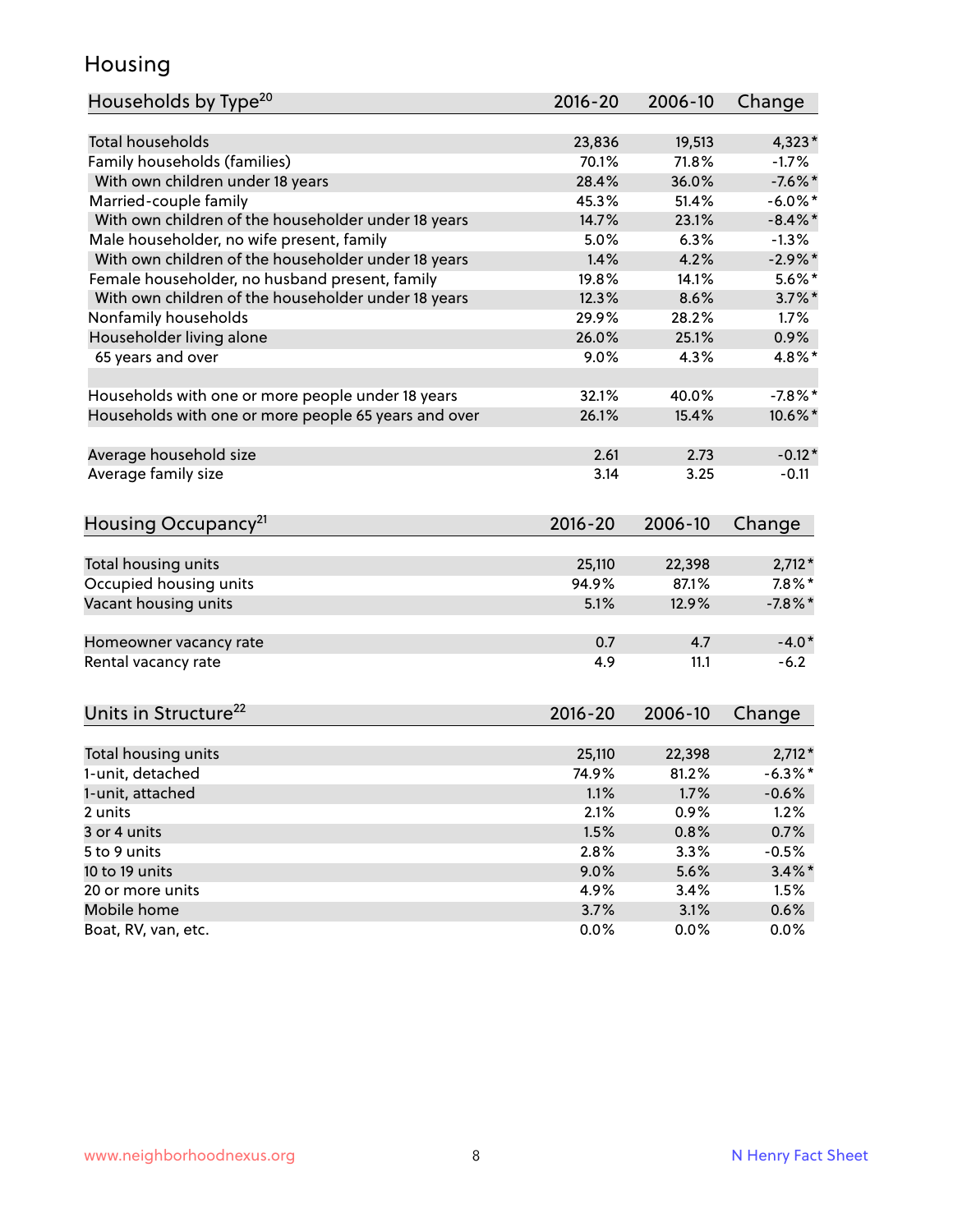## Housing, Continued...

| Year Structure Built <sup>23</sup>             | 2016-20     | 2006-10 | Change      |
|------------------------------------------------|-------------|---------|-------------|
| Total housing units                            | 25,110      | 22,398  | $2,712*$    |
| Built 2014 or later                            | 1.5%        | (X)     | (X)         |
| Built 2010 to 2013                             | 1.1%        | (X)     | (X)         |
| Built 2000 to 2009                             | 24.6%       | 30.3%   | $-5.7\%$ *  |
| Built 1990 to 1999                             | 31.5%       | 31.4%   | 0.1%        |
| Built 1980 to 1989                             | 25.4%       | 21.1%   | $4.2\%$ *   |
| Built 1970 to 1979                             | 9.9%        | 9.3%    | 0.6%        |
| Built 1960 to 1969                             | 3.9%        | 4.9%    | $-1.0%$     |
| Built 1950 to 1959                             | 1.3%        | 1.6%    | $-0.3%$     |
| Built 1940 to 1949                             | 0.4%        | 0.6%    | $-0.2%$     |
| Built 1939 or earlier                          | 0.5%        | 0.8%    | $-0.4%$     |
| Housing Tenure <sup>24</sup>                   | $2016 - 20$ | 2006-10 | Change      |
| Occupied housing units                         | 23,836      | 19,513  | 4,323*      |
| Owner-occupied                                 | 60.6%       | 75.6%   | $-15.0\%$ * |
| Renter-occupied                                | 39.4%       | 24.4%   | 15.0%*      |
|                                                |             |         |             |
| Average household size of owner-occupied unit  | 2.71        | 2.78    | $-0.07$     |
| Average household size of renter-occupied unit | 2.47        | 2.59    | $-0.12$     |
| Residence 1 Year Ago <sup>25</sup>             | $2016 - 20$ | 2006-10 | Change      |
|                                                |             |         |             |
| Population 1 year and over                     | 61,822      | 52,773  | $9,049*$    |
| Same house                                     | 83.1%       | 83.7%   | $-0.6%$     |
| Different house in the U.S.                    | 16.8%       | 16.0%   | 0.8%        |
| Same county                                    | 6.5%        | 6.0%    | 0.5%        |
| Different county                               | 10.3%       | 10.0%   | 0.4%        |
| Same state                                     | 7.3%        | 7.0%    | 0.3%        |
| Different state                                | 3.0%        | 2.9%    | 0.0%        |
| Abroad                                         | 0.1%        | 0.3%    | $-0.2%$     |
| Value of Housing Unit <sup>26</sup>            | $2016 - 20$ | 2006-10 | Change      |
| Owner-occupied units                           | 14,448      | 14,759  | $-311$      |
| Less than \$50,000                             | 5.1%        | 3.7%    | 1.4%        |
| \$50,000 to \$99,999                           | 9.6%        | 7.5%    | 2.1%        |
| \$100,000 to \$149,999                         | 28.5%       | 31.5%   | $-2.9%$     |
| \$150,000 to \$199,999                         | 23.7%       | 26.1%   | $-2.4%$     |
| \$200,000 to \$299,999                         | 23.4%       | 21.4%   | 2.0%        |
| \$300,000 to \$499,999                         | 8.2%        | 8.4%    | $-0.2%$     |
| \$500,000 to \$999,999                         | 0.9%        | 0.8%    | 0.1%        |
| \$1,000,000 or more                            | 0.5%        | 0.6%    | $-0.1%$     |
| Median (dollars)                               | 162,373     | 160,465 | 1,908       |
| Mortgage Status <sup>27</sup>                  | $2016 - 20$ | 2006-10 | Change      |
| Owner-occupied units                           | 14,448      | 14,759  | $-311$      |
| Housing units with a mortgage                  | 71.7%       | 85.2%   | $-13.5%$ *  |
| Housing units without a mortgage               | 28.3%       | 14.8%   | 13.5%*      |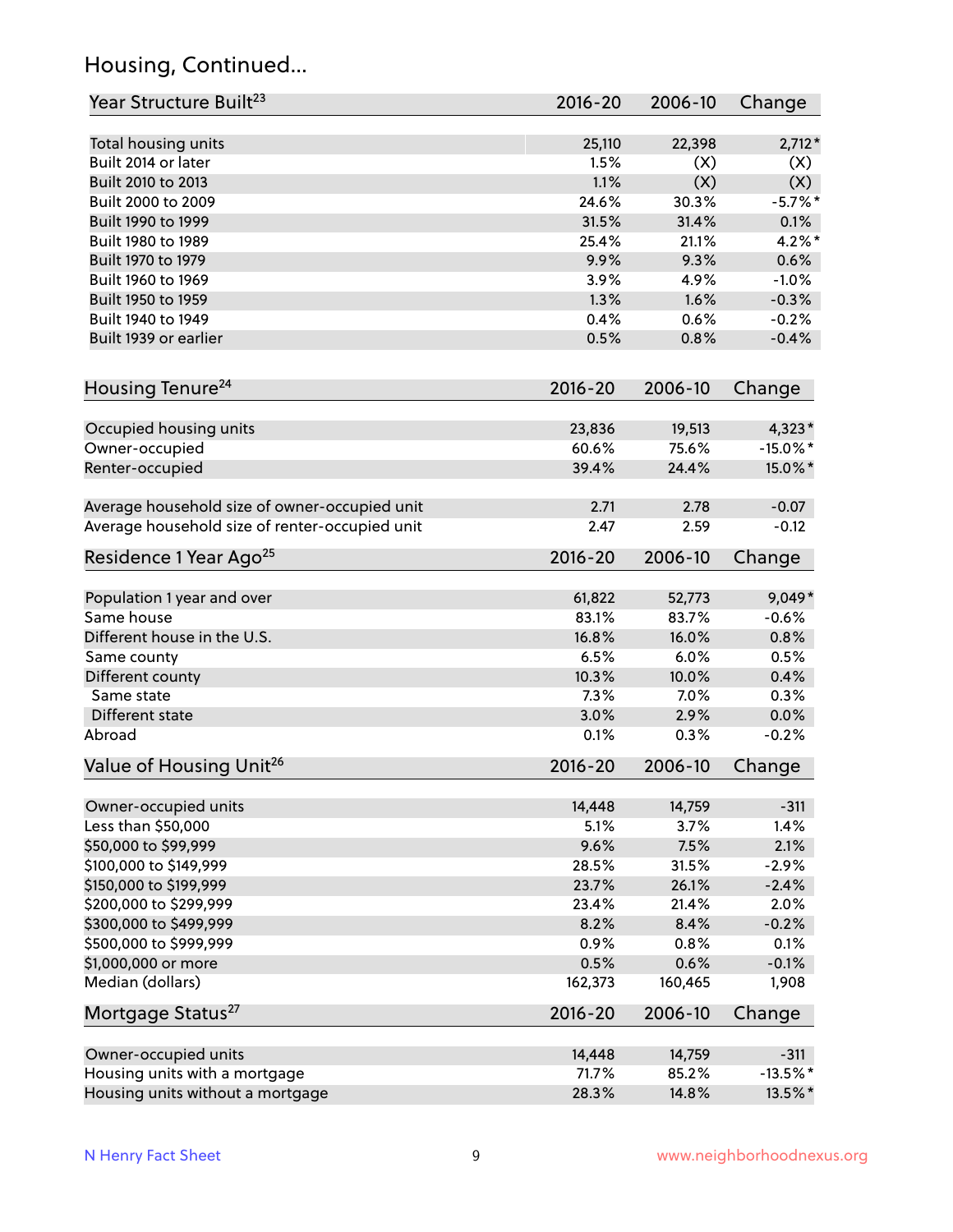## Housing, Continued...

| Selected Monthly Owner Costs <sup>28</sup>                                            | 2016-20 | 2006-10 | Change     |
|---------------------------------------------------------------------------------------|---------|---------|------------|
| Housing units with a mortgage                                                         | 10,362  | 12,576  | $-2,214*$  |
| Less than \$300                                                                       | 0.0%    | 0.1%    | $-0.1%$    |
| \$300 to \$499                                                                        | 0.8%    | 0.4%    | 0.5%       |
| \$500 to \$999                                                                        | 19.9%   | 14.2%   | $5.7\%$ *  |
| \$1,000 to \$1,499                                                                    | 42.4%   | 40.3%   | 2.0%       |
| \$1,500 to \$1,999                                                                    | 25.0%   | 22.1%   | 2.9%       |
| \$2,000 to \$2,999                                                                    | 9.4%    | 18.8%   | $-9.4\%$ * |
| \$3,000 or more                                                                       | 2.5%    | 4.1%    | $-1.6%$    |
| Median (dollars)                                                                      | 1,347   | 1,444   | $-97*$     |
| Housing units without a mortgage                                                      | 4,086   | 2,183   | $1,903*$   |
| Less than \$150                                                                       | 1.7%    | 2.9%    | $-1.2%$    |
| \$150 to \$249                                                                        | 9.5%    | 14.7%   | $-5.2%$    |
| \$250 to \$349                                                                        | 14.9%   | 21.2%   | $-6.3%$    |
| \$350 to \$499                                                                        | 34.6%   | 31.7%   | 3.0%       |
| \$500 to \$699                                                                        | 24.2%   | 18.9%   | 5.4%       |
| \$700 or more                                                                         | 15.1%   | 10.7%   | 4.4%       |
| Median (dollars)                                                                      | 444     | 387     | $57*$      |
| Selected Monthly Owner Costs as a Percentage of<br>Household Income <sup>29</sup>     |         |         | Change     |
| Housing units with a mortgage (excluding units where<br>SMOCAPI cannot be computed)   | 10,332  | 12,384  | $-2,052*$  |
| Less than 20.0 percent                                                                | 43.4%   | 30.0%   | 13.3%*     |
| 20.0 to 24.9 percent                                                                  | 15.7%   | 16.9%   | $-1.2%$    |
| 25.0 to 29.9 percent                                                                  | 7.0%    | 11.0%   | $-3.9\%$ * |
| 30.0 to 34.9 percent                                                                  | 10.1%   | 11.0%   | $-0.9%$    |
| 35.0 percent or more                                                                  | 23.8%   | 31.1%   | $-7.3\%$ * |
| Not computed                                                                          | 30      | 192     | $-162$     |
| Housing unit without a mortgage (excluding units where<br>SMOCAPI cannot be computed) | 4,038   | 2,113   | $1,925*$   |
| Less than 10.0 percent                                                                | 50.1%   | 44.2%   | 6.0%       |
| 10.0 to 14.9 percent                                                                  | 24.7%   | 18.9%   | 5.8%       |
| 15.0 to 19.9 percent                                                                  | 7.4%    | 9.9%    | $-2.6%$    |
| 20.0 to 24.9 percent                                                                  | 5.8%    | 5.7%    | 0.1%       |
| 25.0 to 29.9 percent                                                                  | 1.7%    | 4.3%    | $-2.6%$    |
| 30.0 to 34.9 percent                                                                  | 1.3%    | 3.3%    | $-2.0%$    |
| 35.0 percent or more                                                                  | 9.0%    | 13.7%   | $-4.7%$    |
| Not computed                                                                          | 48      | 70      | $-22$      |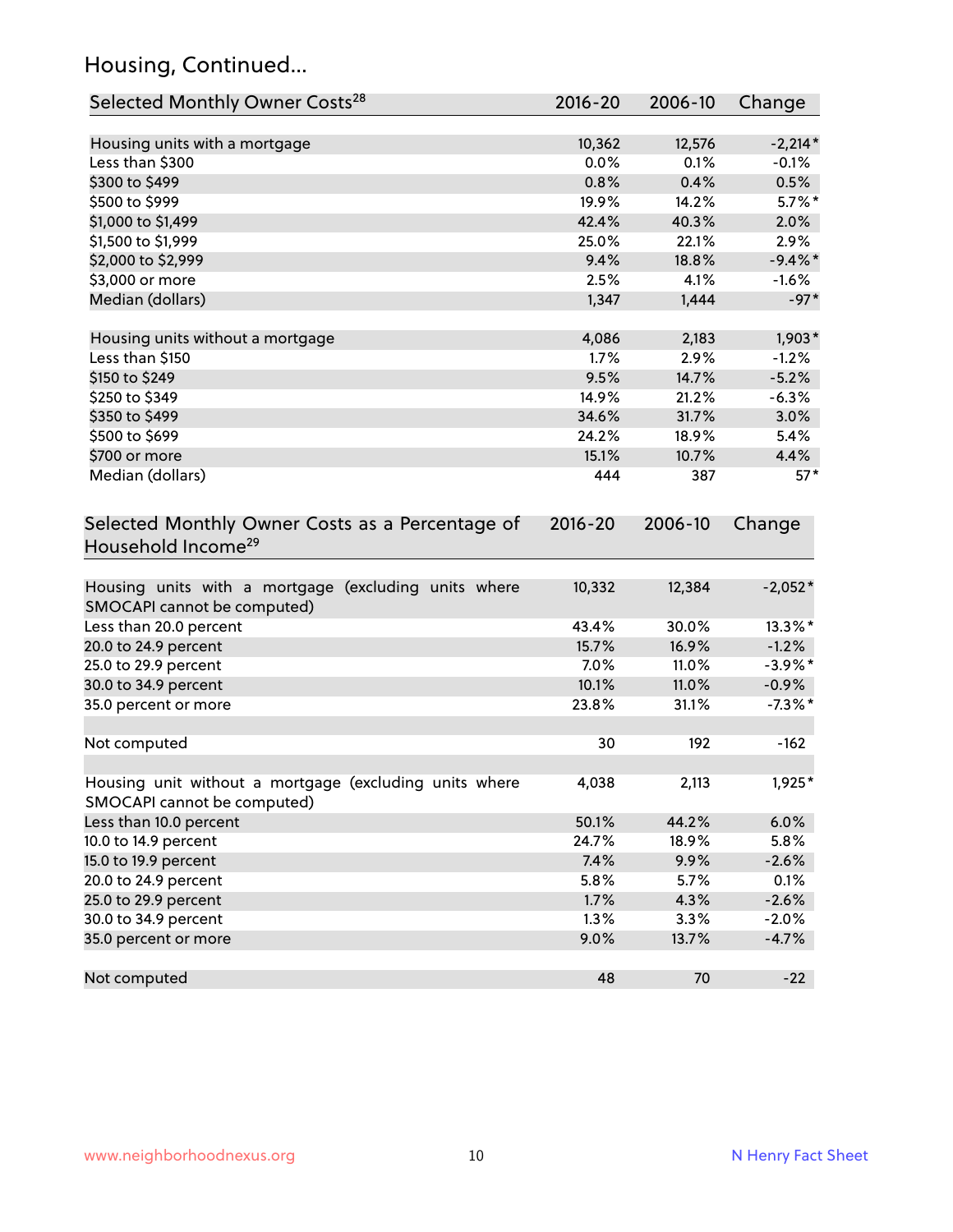## Housing, Continued...

| Gross Rent <sup>30</sup>                                     | 2016-20     | 2006-10 | Change      |
|--------------------------------------------------------------|-------------|---------|-------------|
| Occupied units paying rent                                   | 9,027       | 4,559   | 4,468*      |
| Less than \$200                                              | 0.4%        | 0.0%    | 0.4%        |
| \$200 to \$499                                               | 0.0%        | 1.0%    | $-1.0%$     |
| \$500 to \$749                                               | 1.0%        | 9.1%    | $-8.1%$     |
| \$750 to \$999                                               | 19.0%       | 40.4%   | $-21.4\%$ * |
| \$1,000 to \$1,499                                           | 62.3%       | 42.3%   | 20.0%*      |
| \$1,500 to \$1,999                                           | 15.8%       | 5.8%    | $9.9\%$ *   |
| \$2,000 or more                                              | 1.5%        | 1.4%    | 0.1%        |
|                                                              |             | 1,242   |             |
| Median (dollars)                                             | 1,189       |         | $-54$       |
| No rent paid                                                 | 361         | 195     | 166         |
| Gross Rent as a Percentage of Household Income <sup>31</sup> | $2016 - 20$ | 2006-10 | Change      |
| Occupied units paying rent (excluding units where GRAPI      | 8,892       | 4,549   | 4,343*      |
| cannot be computed)                                          |             |         |             |
| Less than 15.0 percent                                       | 10.2%       | 6.7%    | 3.5%        |
| 15.0 to 19.9 percent                                         | 13.3%       | 17.1%   | $-3.9%$     |
| 20.0 to 24.9 percent                                         | 15.8%       | 18.8%   | $-3.0%$     |
| 25.0 to 29.9 percent                                         | 16.9%       | 8.9%    | $8.0\%$ *   |
| 30.0 to 34.9 percent                                         | 10.9%       | 14.0%   | $-3.1%$     |
| 35.0 percent or more                                         | 32.9%       | 34.5%   | $-1.6%$     |
| Not computed                                                 | 496         | 205     | 291         |
| Transportation                                               |             |         |             |
| Commuting to Work <sup>32</sup>                              | 2016-20     | 2006-10 | Change      |
| Workers 16 years and over                                    | 31,560      | 25,687  | 5,873*      |
| Car, truck, or van - drove alone                             | 83.3%       | 81.5%   | 1.8%        |
| Car, truck, or van - carpooled                               | 8.9%        | 12.8%   | $-3.9\%$ *  |
| Public transportation (excluding taxicab)                    | 0.9%        | 0.8%    | 0.1%        |
| Walked                                                       | 0.3%        | 0.4%    | $-0.1%$     |
| Other means                                                  | 1.1%        | 1.0%    | 0.1%        |
| Worked at home                                               | 5.6%        | 3.6%    | $2.0\%$ *   |
| Mean travel time to work (minutes)                           | 31.4        | 31.9    | $-0.6$      |
| Vehicles Available <sup>33</sup>                             | $2016 - 20$ | 2006-10 | Change      |
|                                                              |             |         |             |
| Occupied housing units                                       | 23,836      | 19,513  | 4,323*      |
| No vehicles available                                        | 2.2%        | 2.6%    | $-0.5%$     |
| 1 vehicle available                                          | 37.2%       | 32.2%   | 4.9%*       |
| 2 vehicles available                                         | 40.2%       | 42.2%   | $-1.9%$     |
| 3 or more vehicles available                                 | 20.5%       | 23.0%   | $-2.5%$     |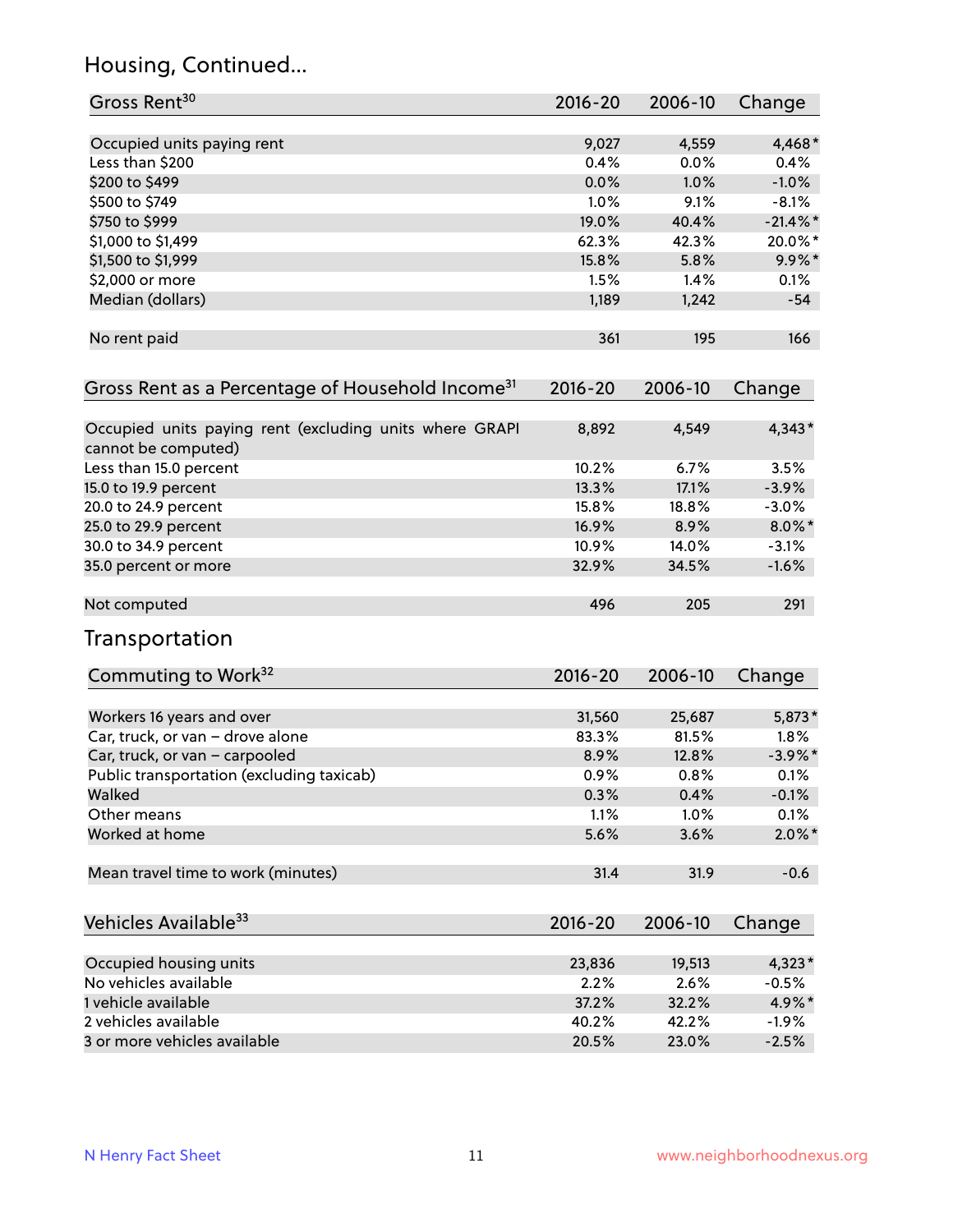#### Health

| Health Insurance coverage <sup>34</sup>                 | 2016-20 |
|---------------------------------------------------------|---------|
|                                                         |         |
| Civilian Noninstitutionalized Population                | 62,274  |
| With health insurance coverage                          | 88.6%   |
| With private health insurance coverage                  | 70.5%   |
| With public health coverage                             | 28.8%   |
| No health insurance coverage                            | 11.4%   |
| Civilian Noninstitutionalized Population Under 19 years | 15,126  |
| No health insurance coverage                            | 8.5%    |
| Civilian Noninstitutionalized Population 19 to 64 years | 39,092  |
| In labor force:                                         | 32,023  |
| Employed:                                               | 30,640  |
| With health insurance coverage                          | 88.0%   |
| With private health insurance coverage                  | 84.8%   |
| With public coverage                                    | 7.5%    |
| No health insurance coverage                            | 12.0%   |
| Unemployed:                                             | 1,383   |
| With health insurance coverage                          | 62.8%   |
| With private health insurance coverage                  | 56.6%   |
| With public coverage                                    | 6.1%    |
| No health insurance coverage                            | 37.2%   |
| Not in labor force:                                     | 7,069   |
| With health insurance coverage                          | 78.3%   |
| With private health insurance coverage                  | 58.7%   |
| With public coverage                                    | 33.9%   |
| No health insurance coverage                            | 21.7%   |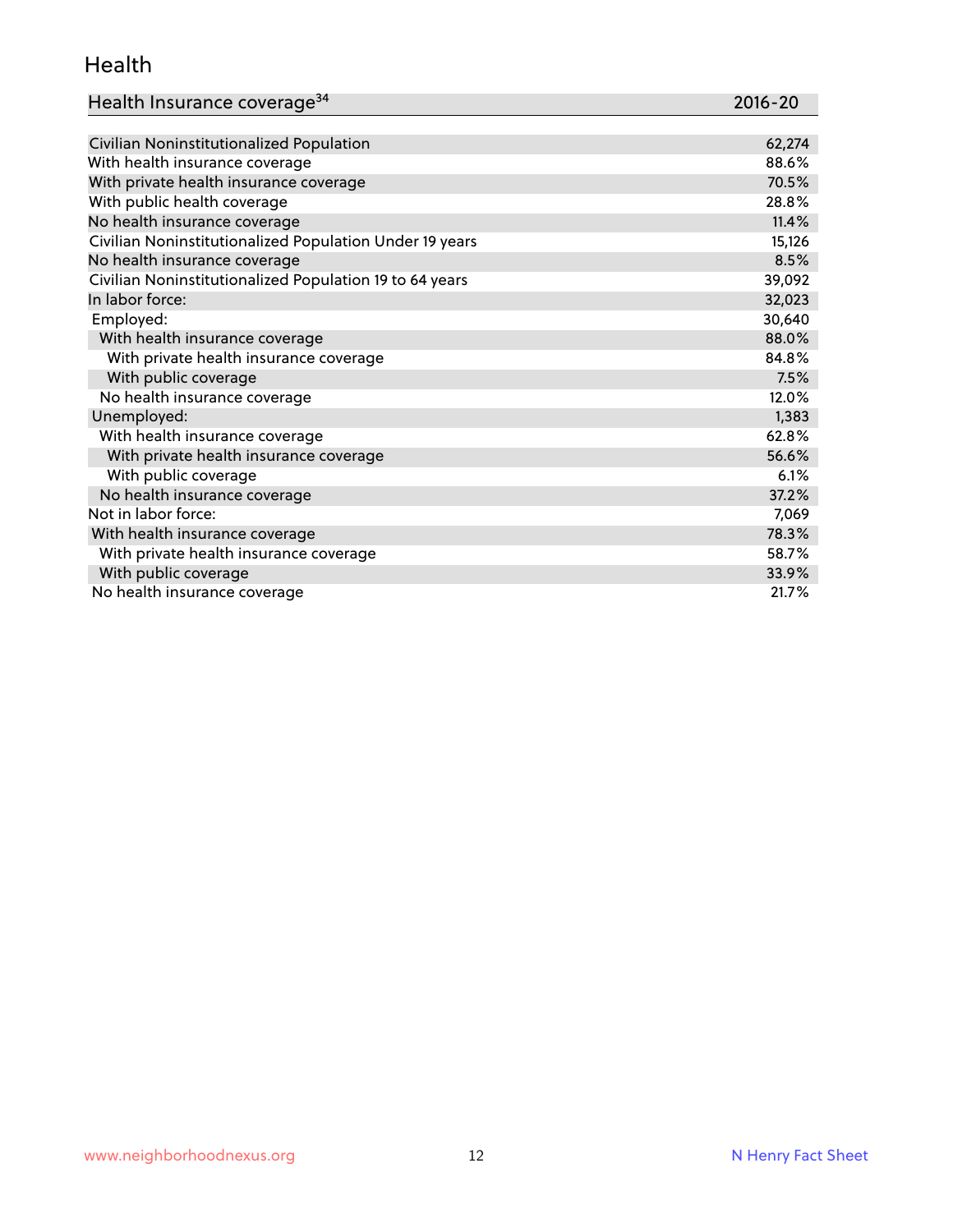## Employment Forecasts

| Forecast Employment by Sector <sup>35</sup>      | 2030           | 2020           | Change   |
|--------------------------------------------------|----------------|----------------|----------|
|                                                  |                |                |          |
| <b>All Sectors</b>                               | 24,022         | 22,403         | 7.2%     |
| Goods Producing                                  | 1,189          | 1,415          | $-16.0%$ |
| Agriculture, forestry, fishing and hunting       | $\Omega$       | $\Omega$       | 0.0%     |
| Mining                                           | 139            | 125            | 11.2%    |
| Construction                                     | 719            | 954            | $-24.6%$ |
| Manufacturing                                    | 331            | 336            | $-1.5%$  |
| Service Providing                                | 4,449          | 4,342          | 2.5%     |
| Wholesale trade                                  | 251            | 230            | 9.1%     |
| <b>Retail trade</b>                              | 3,682          | 3,649          | 0.9%     |
| Transportation and warehousing                   | 514            | 461            | 11.5%    |
| <b>Utilities</b>                                 | $\overline{2}$ | $\overline{2}$ | 0.0%     |
| Information                                      | 187            | 188            | $-0.5%$  |
| <b>Financial activities</b>                      | 2,966          | 2,740          | 8.2%     |
| Finance and insurance                            | 1,918          | 1,754          | 9.4%     |
| Real estate and rental and leasing               | 1,048          | 986            | 6.3%     |
| Professional and business services               | 1,131          | 989            | 14.4%    |
| Professional, scientific, and technical services | 960            | 826            | 16.2%    |
| Management of companies and enterprises          | 171            | 163            | 4.9%     |
| <b>Education and health services</b>             | 6,348          | 5,590          | 13.6%    |
| <b>Education services</b>                        | 1,124          | 1,181          | $-4.8%$  |
| Health care and social assistance                | 5,224          | 4,409          | 18.5%    |
| Leisure and hospitality                          | 3,174          | 3,139          | 1.1%     |
| Arts, entertainment, and recreation              | 436            | 438            | $-0.5%$  |
| Accommodation and food services                  | 2,738          | 2,701          | 1.4%     |
| Other services, except public administration     | 1,406          | 1,386          | 1.4%     |
| <b>Public administration</b>                     | 417            | 373            | 11.8%    |

# Population Forecasts

| Population Forecasts <sup>36</sup> | 2030   | 2020   | Change |
|------------------------------------|--------|--------|--------|
|                                    |        |        |        |
| <b>Total Population</b>            | 86.690 | 72.283 | 19.9%  |
| <b>Total Households</b>            | 32,285 | 26.650 | 21.1%  |